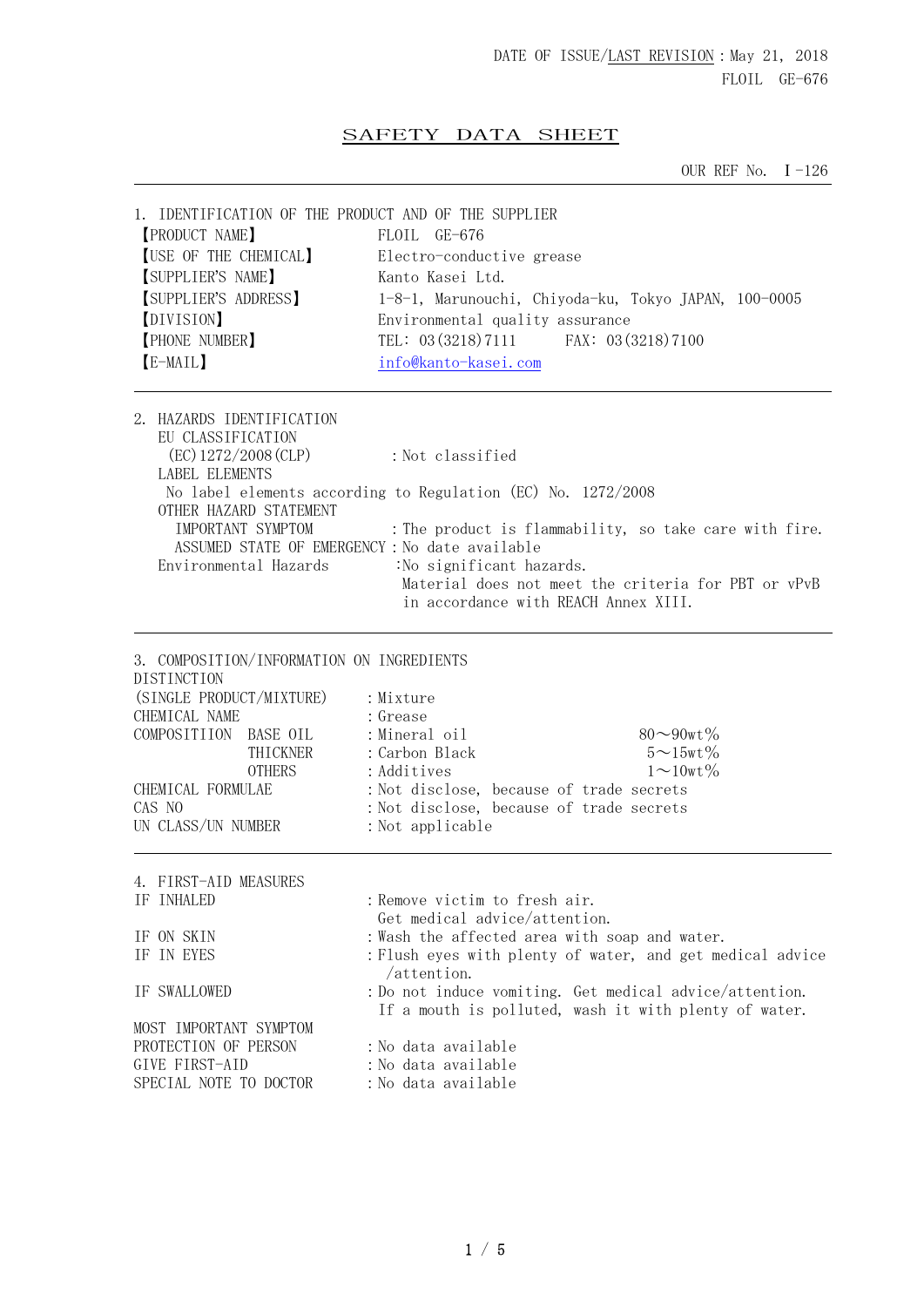| 5. FIRE-FIGHTING MESURES<br>EXTINGUISHING MEDIA                                                                                                                               | : Use spray foam, foam, powder or $CO2$ gas                                                                                                                                                                                                                                                                                                                                                                       |  |  |
|-------------------------------------------------------------------------------------------------------------------------------------------------------------------------------|-------------------------------------------------------------------------------------------------------------------------------------------------------------------------------------------------------------------------------------------------------------------------------------------------------------------------------------------------------------------------------------------------------------------|--|--|
| FIRST FIRE<br>LARGE-SCALE FIRE<br>UNSUITABLE EXTINGUISHING MEDIA<br>PECULIAR HAZARD STATEMENT<br>PECULIAR EXTINCTION METHOD<br>PROTECTION OF THE PERSON<br>EXTINGUISHIES FIRE | extinguishing media.<br>: Use powder or $CO2$ gas extinguishing media.<br>: Use foam extinguishing media.<br>: Prohibit rod-shaped water injection.<br>: No data available<br>: Cut off combustion source of fire.<br>: Sprinkle water to equipment to cool.<br>: Prohibit to enter to the scene of a fire except staff.<br>: Extinguish fire on the windward side of the fire and<br>not fail to wear protector. |  |  |
|                                                                                                                                                                               |                                                                                                                                                                                                                                                                                                                                                                                                                   |  |  |
| 6. ACCIDENTAL RELEASE MEASURES<br>PERSONAL PRECAUTIONS<br>ENVIRONMENTAL PRECAUTIONS                                                                                           | : Always wear protective equipment when working.<br>: Take care not to be drained into river and drain.<br>: If the medicine is used for the sea, it should be<br>what suits the standard in the technology that                                                                                                                                                                                                  |  |  |
| METHODS FOR CONTAINMENT<br>AND CLEANING UP<br>SMALL QUANTITY                                                                                                                  | provides by the transportation ministerial ordinance.<br>: Remove source of a fire.<br>: Remove with a spatula or shovel, or absorb with soil,                                                                                                                                                                                                                                                                    |  |  |
| LARGE QUANTITY                                                                                                                                                                | sand or a cloth. Wipe off remainder with a cloth.<br>: Prevent access by roping off the perimeter around<br>the leak. Prevent the spilling grease from spreading<br>with soil and sand. After draining off to a safety<br>area, collect as much as possible into an empty<br>container.                                                                                                                           |  |  |
| AT SEA                                                                                                                                                                        | : Prevent dispersion by creating an oil fence.<br>Scoop up or use adsorption mats to soak up.<br>When chemicals are used, these must comply with<br>technological standards as set down in ministry                                                                                                                                                                                                               |  |  |
| PREVENTION MESURE                                                                                                                                                             | of transport ordinances.                                                                                                                                                                                                                                                                                                                                                                                          |  |  |
| OF SECOND DISASTER                                                                                                                                                            | : Inform promptly a related organization to<br>attempt prevention and the expansion prevention<br>of the accident when leaking.<br>: Remove source of a fire and prepare extinguishing<br>media.                                                                                                                                                                                                                  |  |  |
| 7. HANDLING AND STORAGE                                                                                                                                                       |                                                                                                                                                                                                                                                                                                                                                                                                                   |  |  |
| HANDLING<br>TECHNICAL MESURES                                                                                                                                                 | : Avoid contact with flame, sparks and heated objects.<br>Do not allow unnecessary dispersion of vapor.<br>: Take steps to prevent static electricity, and use<br>conductive work clothes and shoes.<br>: Remove completely it in the safety area, if the<br>mechanical equipment are repaired and are processed.<br>: Wear protector, if there is possibility of skin<br>contact or eye contact.                 |  |  |
| <b>NOTES</b>                                                                                                                                                                  | : Avoid inhalation of vapor or mist.<br>: Containers must be sealed.<br>: The vapor from petroleum products builds up easily<br>as it is heavier than air. It is therefore<br>necessary to ensure adequate ventilation and                                                                                                                                                                                        |  |  |

take care with fire.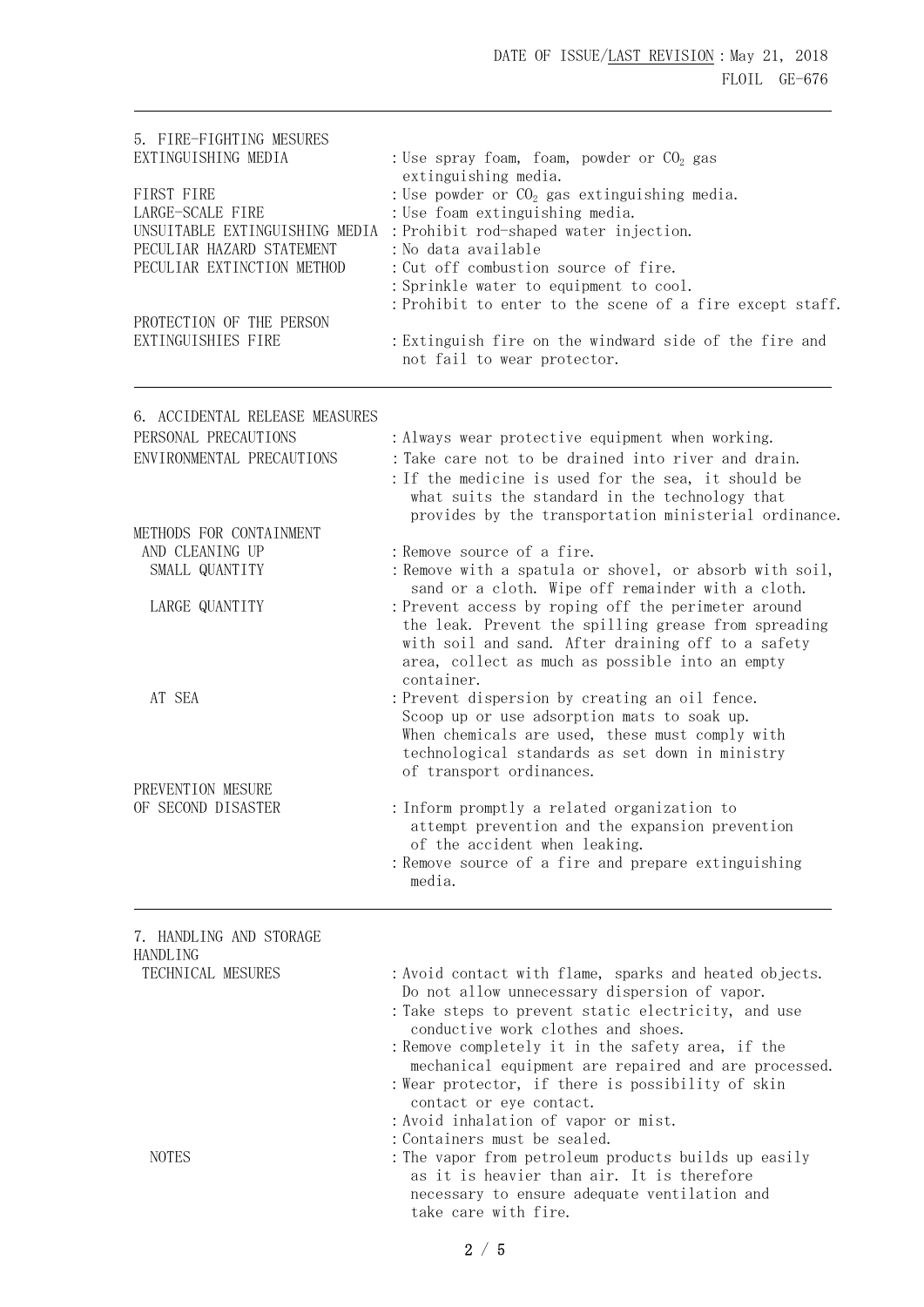|                                                                                             | : Handling should be done at room temperature. Prevent<br>contamination of water and impurities.<br>: Avoid contact with halogens, strong acids, alkaline |
|---------------------------------------------------------------------------------------------|-----------------------------------------------------------------------------------------------------------------------------------------------------------|
| <b>STORAGE</b>                                                                              | substances and oxidants.<br>: Protect from sunlight. Store in a well-ventilated                                                                           |
|                                                                                             | place.<br>: Avoid heat, sparks, flames and any build-up of<br>static electricity.                                                                         |
|                                                                                             | : Electrical equipment used in the storage area must<br>have a non-explosive structure, and devices must<br>be earthed.                                   |
|                                                                                             | : Avoid contact and storing with halogens, strong<br>acids, alkaline substances and oxidants.                                                             |
|                                                                                             | : Do not apply pressure to empty containers.<br>: Don't cut, weld, heat, or make the hole the container.                                                  |
|                                                                                             |                                                                                                                                                           |
| 8. EXPOSURE CONTROLS/PERSONAL PROTECTION                                                    |                                                                                                                                                           |
| EQUIPMENT MESURES                                                                           |                                                                                                                                                           |
|                                                                                             | : If the vapor arises, ventilation equipment or                                                                                                           |
|                                                                                             | closing of vapor source is needed.                                                                                                                        |
|                                                                                             | : The equipment for washing and the body washing of                                                                                                       |
|                                                                                             | eyes is set up near the handling area.                                                                                                                    |
|                                                                                             | : Not established                                                                                                                                         |
|                                                                                             | : Japan Society for Occupational Health (2010)                                                                                                            |
|                                                                                             | $3 \text{ mg/m}^3$ (as mist of mineral oil)                                                                                                               |
|                                                                                             | : ACGIH $(2010)$ TWA $5mg/m^3$ (as mist of mineral oil)                                                                                                   |
| MANAGEMENT CONCENTRAITON<br>ALLOWABLE CONCENTRATION<br>PROTECTION<br>RESPIRATORY PROTECTION |                                                                                                                                                           |
| HAND PROTECTION                                                                             | : If necessary, wear hazard mask.<br>: Wear the resistance to oil if coming in contact                                                                    |
|                                                                                             | repeating for a long term.                                                                                                                                |
| EYE PROTECTION                                                                              | : Wear safety glasses with side shields.                                                                                                                  |
| SKIN PROTECTION                                                                             | : When contacting for a long time or repeatedly, wear<br>oil resistant ones.                                                                              |
| APPROPRIATE SANITARY                                                                        |                                                                                                                                                           |
| REQUIREMENT                                                                                 | : Remove dirty clothes, wash completely and reuse.                                                                                                        |

|  |  |  |  |  | 9. PHYSICAL AND CHEMICAL PROPERTIES |
|--|--|--|--|--|-------------------------------------|
|--|--|--|--|--|-------------------------------------|

| APPEARANCE                   | : Semisolid                            |
|------------------------------|----------------------------------------|
| COLOR                        | : Black                                |
| <b>ODOR</b>                  | : Slightly odor                        |
| pH                           | :No data                               |
| MELTING POINT/FREEZING POINT | :No data                               |
| INITIAL BOILING POINT        |                                        |
| AND BOILING                  | :No data                               |
| FLASH POINT                  | : Over $200^{\circ}$ C (SETA)          |
| UPPER/LOWER FLAMMABILITY     |                                        |
| OR EXPLOSIVE LIMITS          | : Upper : 7wt% lower : 1wt% (Base oil) |
| <b>VAPOR PRESSURE</b>        | : No data                              |
| VAPOR density                | : No data                              |
| RELATIVE DENSITY (WATER=1)   | : No data                              |
| SOLUBILITY                   | : Insoluble<br>:Water                  |
|                              | Other solvent: Insoluble               |
| AUTO-IGNITION TEMPERATURE    | :No data                               |
| DECOMPOSITION TEMPERATURE    | :No data                               |
| VISCOSITY                    | :No data                               |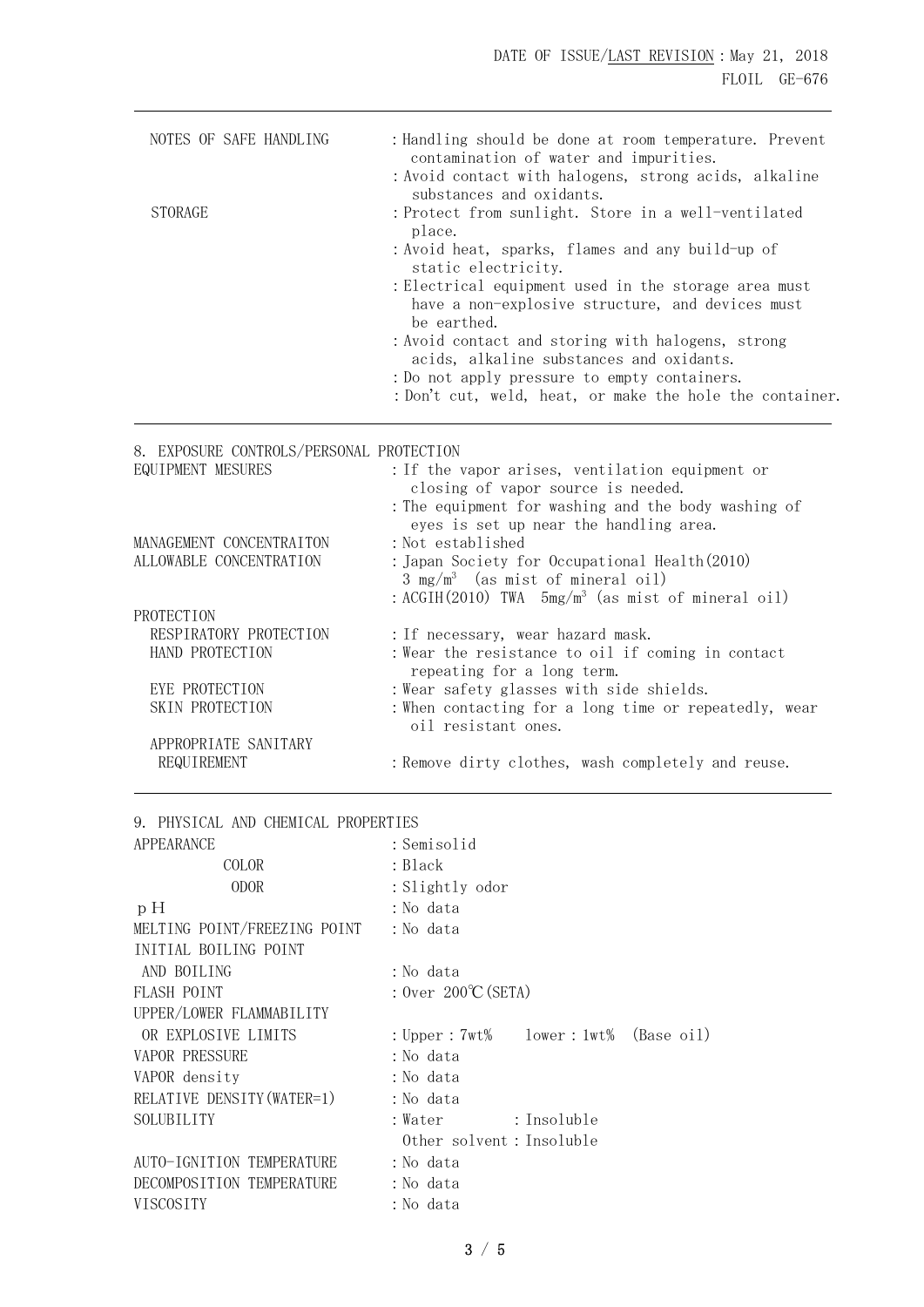| 10. STABILITY AND REACTIVITY<br>STABILITY<br>POSSIBILITY OF HAZARDOUS<br><b>REACTIONS</b><br>CONDITIONS TO AVOID<br>INCOMPATIBLE MATERIALS<br>HAZARDOUS DECOMPOSITION<br>PRODUCTS | : Stability at room temperature<br>: Avoid contact with strong acid.<br>:No data available<br>: Avoid contact with halogens, strong acids, alkaline<br>substances and oxidants.<br>: CO                                                                           |  |  |
|-----------------------------------------------------------------------------------------------------------------------------------------------------------------------------------|-------------------------------------------------------------------------------------------------------------------------------------------------------------------------------------------------------------------------------------------------------------------|--|--|
| 11. TOXICOLOGICAL INFORMATION<br><b>ACUTE TOXICITY</b><br>RESPIRATORY OR SKIN<br>SENSITIZATION<br>CARCINOGENICITY<br>BASE OIL<br>THICKNER<br>ADDITIVE                             | : Oral : rat $LD_{50} \ge 5000$ mg/kg : Not classified<br>: No data<br>: IARC : Group3<br>: No data Available<br>: No data Available                                                                                                                              |  |  |
| 12. ECOLOGICAL INFORMATION<br>TOXICITY<br>FISH<br><b>OTHERS</b><br>PERSISTENCE/DEGRADABILITY<br>BIOACCUMULATIVE POTENTIAL<br>MOBILITY IN SOIL                                     | :No data available<br>: No data available<br>: No data available<br>: No data available<br>: No data available                                                                                                                                                    |  |  |
| 13. DISPOSAL CONSIDERATIONS                                                                                                                                                       |                                                                                                                                                                                                                                                                   |  |  |
| WASTE DISPOSAL METHOD                                                                                                                                                             | : Consider disposal via licensed waste disposal<br>company. Scrap may be incinerated under properly<br>controlled condition. Follow all regulations in<br>your country.                                                                                           |  |  |
| 14. TRANSPORT INFORMATION                                                                                                                                                         |                                                                                                                                                                                                                                                                   |  |  |
|                                                                                                                                                                                   | Not classified as dangerous in the meaning of transport regulations.                                                                                                                                                                                              |  |  |
| INTERNATIANAL REGULATIONS<br>FOR TRANSPORT<br>UN CLASS<br>UN NUMBER<br>PRODUCT NAME<br>CONTAINER GRADE<br>SEAWATER POLLUTION MATERIAL<br>SPECIFIC SECURITY PRECAUTION             | : Not regulated (Not dangerous)<br>: Not applicable<br>: Not applicable<br>: Not applicable<br>: Not applicable<br>: None<br>AND CONDITION OF TRANSPORTATION : Flammable liquid is used, so fire caution<br>: Carry the container so as not to violently vibrate. |  |  |

 :The stacking height when carrying it should be 3m or less.

## :Not carried along with the high pressure gas.

## 15. REGULATORY INFORMATION

 Ensure this material in compliance with nation's requirements, and ensure conformity to local regulation.